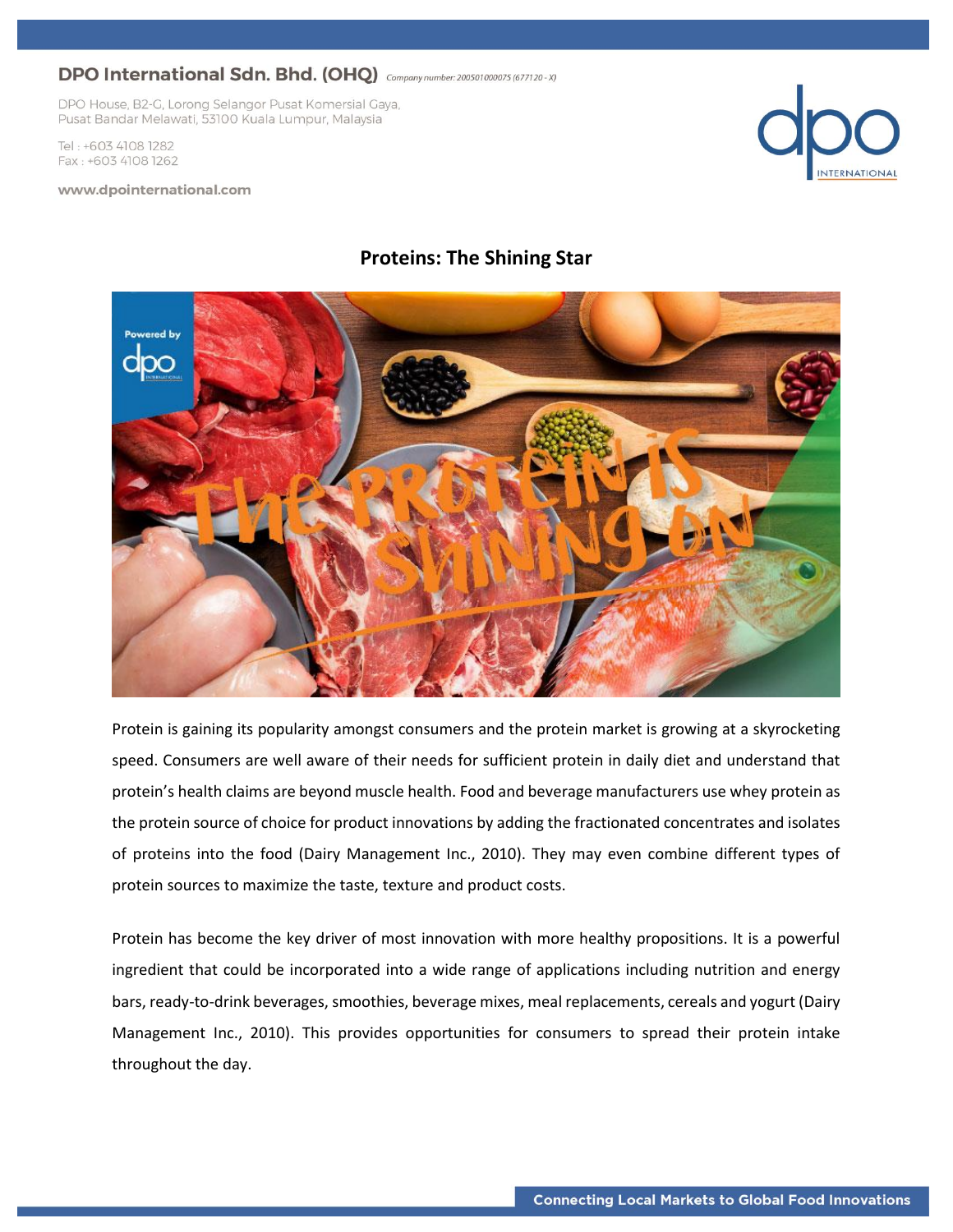DPO House, B2-G, Lorong Selangor Pusat Komersial Gaya, Pusat Bandar Melawati, 53100 Kuala Lumpur, Malaysia

Tel · +603 4108 1282 Fax: +603 4108 1262

www.dpointernational.com



#### **Global Demand for Protein on the rise**

According to Mordor Intelligence (2017), the global production of whey protein has amounted to 240 million MT in 2014 and is expected to increase by 3.5% annually. The Global Whey Protein Market was valued at USD 6.1 billion in 2016 and is projected to reach USD 9 billion by 2022, at a CAGR of 7.6% during the forecast period from 2017 to 2022. The rising applications of whey protein coupled with growing global demand for dairy-based products, paediatric foods and dietary supplements for the elderly, personal care and sports nutrition have dramatically draw an increased popularity of whey protein consumption among all populations (Mordor Intelligence, 2017; Transparency Market Research, n.d.).

Another source reported supportive evidence that dietary supplement dominates 60% of the global whey protein market in the application segment. This growth is mainly attributed to increased interests in health, wellness, fitness, sports and nutrition in the younger population (Zion Market Research, 2016). Other factors that drive the global demand of whey protein include the growing emphasis on ready-todrink and performance-boosting products along with the advancements in technology that give rise to high quality and versatile product varieties such as pharmaceutics, bakery and confectionary (Mordor Intelligence, 2017).

The protein content is often boosted by incorporating a protein isolate, concentrate or hydrolysate into protein food and beverage innovations. They are highly-refined and processed forms of protein source that provide a concentrated source of protein (Mintel, 2014).

#### **Protein does more than muscle building**

Protein is becoming more than solely a recommended part of meals or a staple for muscle building. It has been bridge-linked to satiety and hunger management, stimulating the product innovations in weight management concepts such as meal replacement slimming built on protein (Mintel, 2014).

Nowadays, protein consumption is no longer only for workouts but to power up our days. Eating more proteins at breakfast can start the day with a sustained feeling of fullness in the morning. Proteins help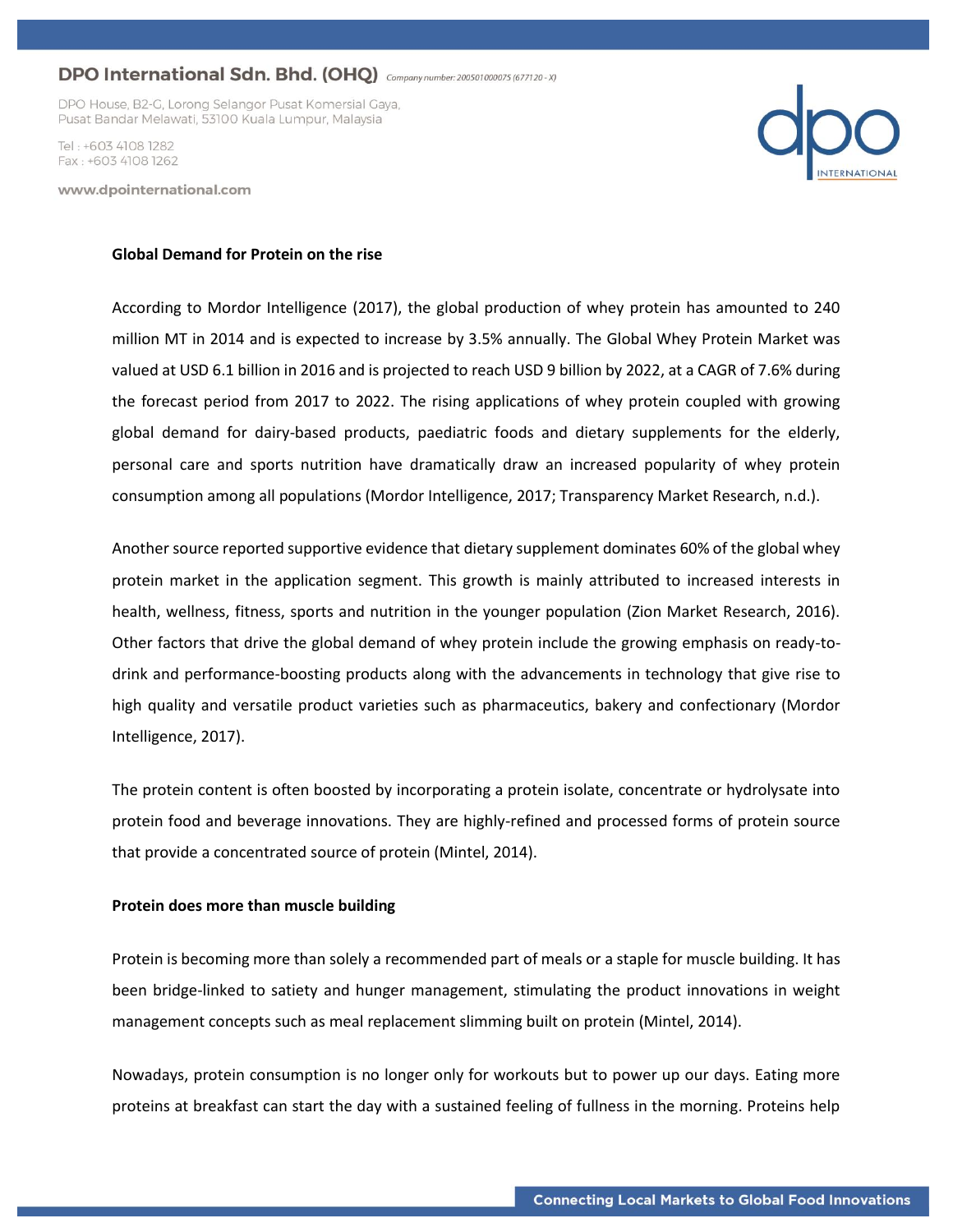DPO House, B2-G, Lorong Selangor Pusat Komersial Gaya, Pusat Bandar Melawati, 53100 Kuala Lumpur, Malaysia

Tel · +603 4108 1282 Fax: +603 4108 1262

www.dpointernational.com



keeping hunger by enhancing satiety or feeling full thus reducing the urge to snack between meals. In addition, proteins help steady blood glucose levels as well as helps control the brain signals for hunger (Duyff, 2017).

Protein plays important roles as vital macronutrient in supporting a healthy immune system, repairing the body's cells, building and repairing muscles, optimizing bone mineral density and maintaining glucose homeostasis (Romotsky & Bonci, 2012; Dairy Management Inc., 2010).

### **The power of whey proteins**

Whey protein is one type of protein found in milk that can be used as a protein supplement and useful for hitting targeted daily protein goals. It is a fast-digesting protein that initiates the onset of amino acids rapidly in our bloodstream (Maughan & Burke, 2012). Whey protein is separated and purified by using various techniques to obtain different concentrations of it. Whey protein has a myriad of benefits as it provides high levels of branched and essential chain amino acids (Shankar & Bansal, 2013). It is also easily digestible and safe to consume by lactose-intolerant people as virtually all lactose compounds have been removed by filtering technique (Brant 2005).

By having a superior nutritional quality, whey protein is ideal as a post-workout recovery drink due to its immediate effect on digestion and metabolism. It can be absorbed faster compared to other forms of proteins necessary to increase muscle protein synthesis used to break a fasted state (Rai & Bai, 2014; Dunford & Doyle, 2011; Wilkinson et al., 2007).

#### **Protein, the new 'life partner'**

High protein diet has become a trend especially for growing children, elderlies, athletes and weekend warriors. Food manufacturers are increasingly pumping up the protein content of their fortified or functional food and beverages as protein health halo is continuously shinning on. The demand and acceptance of protein-containing products are increasing as health-conscious consumers are becoming more aware of the benefits of protein in the diet. Protein sparkles as a hot benefit whereby it is not only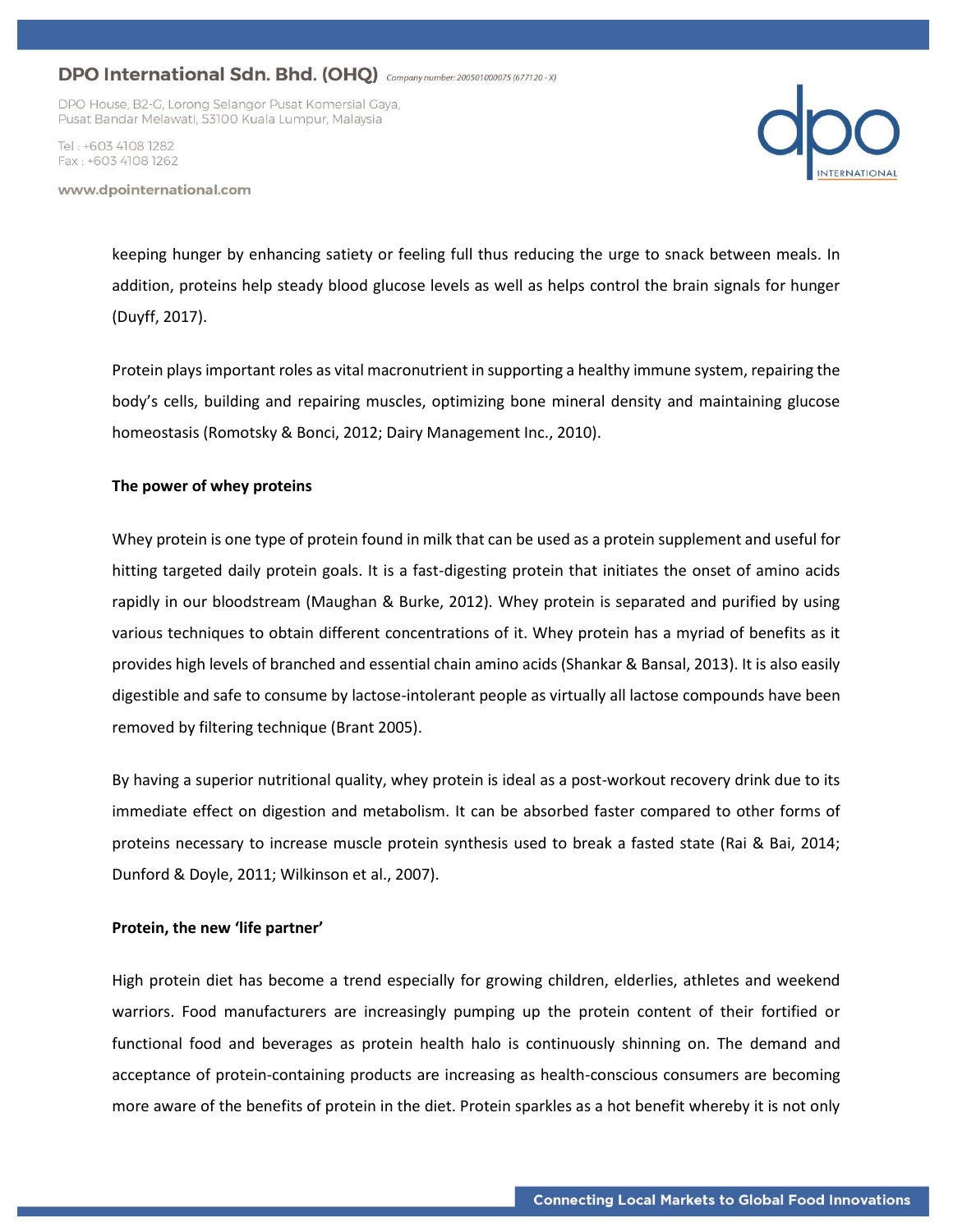DPO House, B2-G, Lorong Selangor Pusat Komersial Gaya, Pusat Bandar Melawati, 53100 Kuala Lumpur, Malaysia

Tel · +603 4108 1282 Fax: +603 4108 1262

www.dpointernational.com



for bulking up but also enhances satiety. We no longer consume proteins just for the workout but to fuel up our days. Good quality of whey protein has also been claimed to increase fat loss which help in weight management.

### **References**

Dairy Management Inc. (2010). Emerging Milk Protein Opportunities. Special Report, 1-8.

Dunford, M. & Doyle, J.A. (2011). Nutrition for Sport and Exercise. Cengage Learning, 187.

Duyff, R. L. (2017). Academy of Nutrition and Dietetics Complete Food and Nutrition Guide. Houghton Mifflin Harcourt, 373 – 84.

Maughan, R.J. & Burke, L.M. (2012). Sports Nutrition: More Than just Calories – Triggers for Adaption. Karger Medical and Scientific Publishers, 77.

Mintel. (2014). Protein Fever: High protein is proving to be more than just a fad – but will it change the way we eat? White Paper, 1-16.

Mordor Intelligence. (2017). Global Whey Protein Market – Growth, Trends and Forecast (2017-2022). Industry Reports.

Rai, V.R. & Bai, J.A. (2014). Beneficial Microbes in Fermented and Functional Foods. CRC Press, 97.

Romotsky, S. & Bonci, L. (2012). The Importance of Protein for Athletes. NSCA, 26-31.

Shankar, J. R. & Bansal, G. K. (2013). A Study On Health Benefits Of Whey Proteins. International Journal of Advanced Biotechnology and Research, 4(1), 15-9.

Wilkinson, S., Tarnopolsky, M.A., MacDonald, M.K., MacDonald, J.R., Armstrong, D. and Phillips, S.M. (2007). Consumption of Fluid Skim Milk Promotes Greater Muscle Protein Accretion After Resistance